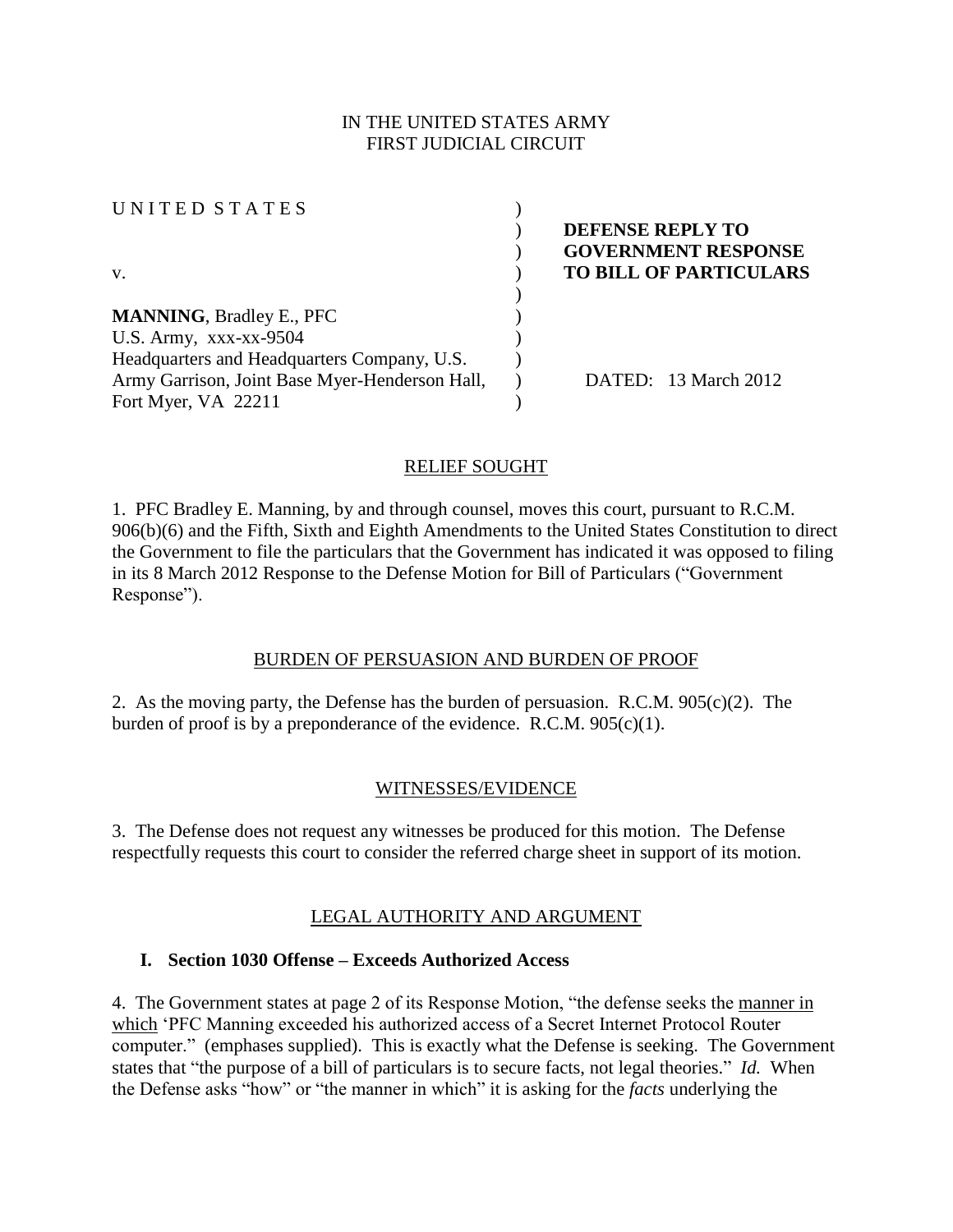offense, and not the legal theory of the Government. To provide some examples to help guide the Government in what the Defense is seeking, did PFC Manning steal a password and logon to the computer, thereby exceeding authorized access? Did PFC Manning electronically by-pass a security protocol or firewall, thereby exceeding authorized access? Did PFC Manning not have security privileges to enter a certain area of the SIPRNET, thereby exceeding authorized access? The Defense needs to know what *facts* underlie PFC Manning's alleged exceeding of authorized access. The Government's Response states at page 2, "the purpose of the bill of particulars is not to find out what the government knows, but what the government claims." The Defense wants to know what facts the Government "claims" amount to PFC Manning exceeding his authorized access. Only then can the Defense know how to prepare a defense.

5. The Government's claim that it has provided sufficient facts in the charge sheet is inaccurate. The charge reads as follows: $<sup>1</sup>$ </sup>

SPECIFICAT ION 13: In that Private First Class Bradley E. Manning, U.S. Army, did, at or near Contingency Operating Station Hammer, Iraq, between on or about 28 March 2010 and on or about 27 May 2010, having knowingly exceeded authorized access on a Secret Internet Protocol Router Network computer, and by means of such conduct having obtained information that has been determined by the United States government pursuant to an Executive Order or statute to require protection against unauthorized disclosure for reasons of national defense or foreign relations, to wit: more than seventy-five classified United States Department of State cables, willfully communicate, deliver, transmit, or cause to be communicated, delivered, or transmitted the said information, to a person not entitled to receive it, with reason to believe that such information so obtained could be used to the injury of the United States, or to the advantage of any foreign nation, in violation of 18 U. S. Code Section 1030(a) (1), such conduct being prejudicial to good order and discipline in the armed forces and being of a nature to bring discredit upon the armed forces. (emphases supplied).

While the charge provides the "where" and "when", it does not provide the far more important "how." Since the Government has proceeded to charge PFC Manning under 18 U.S.C. § 1030 for "exceeding authorized access," the Defense must know what factual acts amount to PFC Manning actually having exceeded his authorized access. The specification further refers to "such conduct" but it does not describe *what conduct*. This is what the Defense needs to know. The factual basis of the charges is not a secret and would not divulge the Government theory of the case.

### **II. Article 92 Offense**

 $\overline{a}$ 

6. The Government has misunderstood the nature of the Defense's request for this particular. It does not seek the mechanics by which PFC Manning is alleged to have added unauthorized software. As with the previous offense, a series of questions can explain the *facts* (not legal theory) that the Defense seeks. Are you alleging that PFC Manning saved the software as a program on the computer? Are you alleging that PFC Manning ran the software from the

 $<sup>1</sup>$  Note that Specification 14 is identical, with the exception of what was allegedly disclosed.</sup>